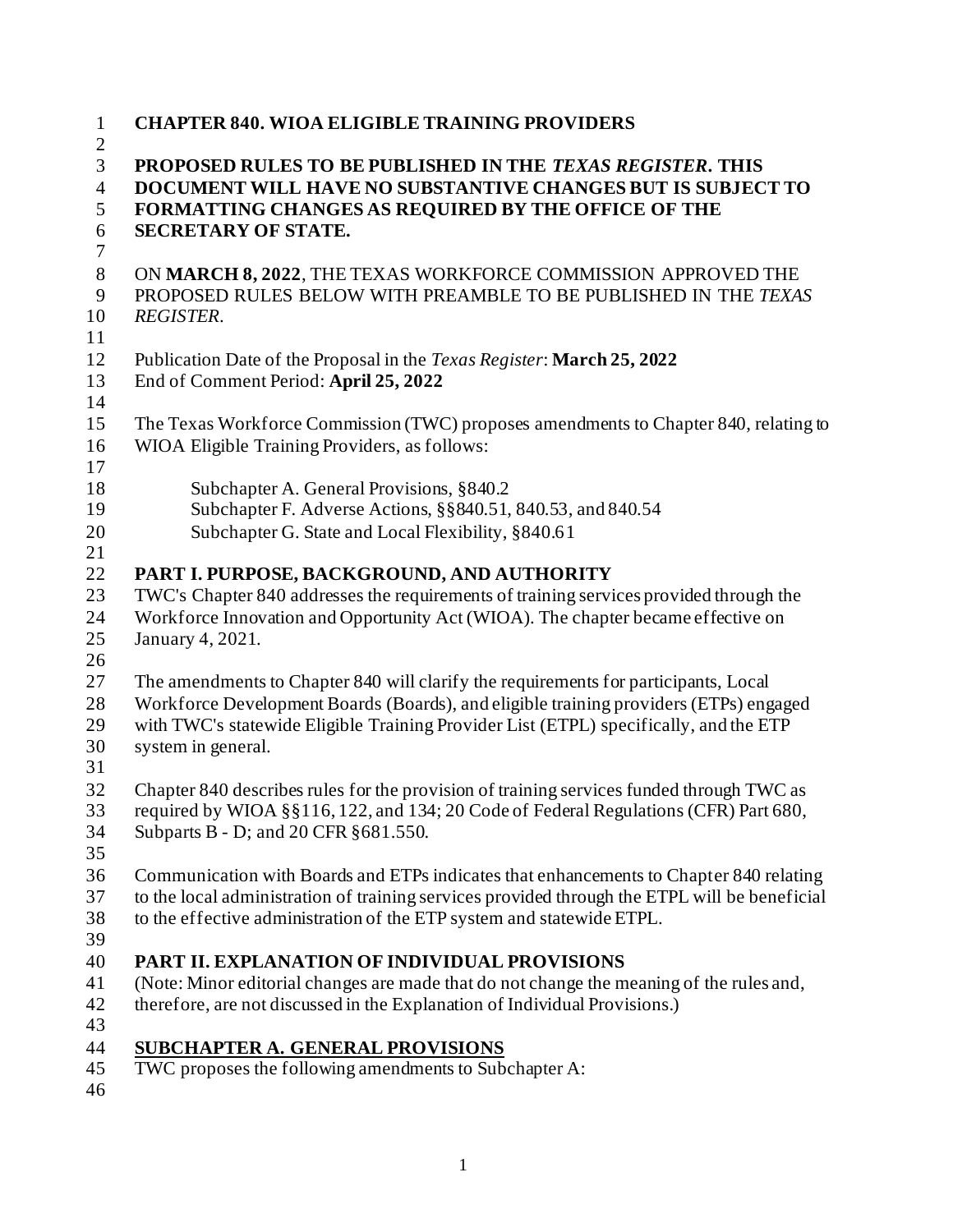## **§840.2. Definitions** Section 840.2 is amended to add the definition for "eligible training provider list" and the subsequent paragraphs are renumbered accordingly. **SUBCHAPTER F. ADVERSE ACTIONS** TWC proposes the following amendments to Subchapter F: **§840.51. Reporting Actions** Section 840.51(a) and (d) are amended to make technical corrections to the language. **§840.53. WIOA Violations** Section 840.53 is amended to rename the section "Compliance Violations." New §840.53(b) is added to explicitly require providers to acknowledge TWC's authority under the Family Educational Rights and Privacy Act to receive education records. Relettered §840.53(c) and (d) are amended to require providers to submit acknowledgement of §840.53(a) and proposed §840.53(b) requirements during initial eligibility determination and annual reporting periods. New §840.53(g) is added to clarify that providers no longer meeting the requirements in §840.10 will be removed from the statewide ETPL. **§840.54. Continuation of Students in Removed Programs** Section 840.54 is amended to update the relating to statement for the reference to §840.53 from "WIOA Violations" to "Compliance Violations." **SUBCHAPTER G. STATE AND LOCAL FLEXIBILITY** TWC proposes the following amendments to Subchapter G: **§840.61. Individual Training Accounts** 28 Section 840.61 is amended to add subsection (c) to clarify that all changes to program costs must be included on the statewide ETPL and add subsection (g) to require that a Board informs participants and training providers that funds are not available unless the Board or Board's fiscal agent has approved and issued an individual training account. **PART III. IMPACT STATEMENTS** Chris Nelson, Chief Financial Officer, determined that for each year of the first five years the rules will be in effect, the following statements will apply: There are no additional estimated costs to the state and to local governments expected as a result of enforcing or administering the rules. There are no estimated cost reductions to the state and to local governments as a result of enforcing or administering the rules. There are no estimated losses or increases in revenue to the state or to local governments as a result of enforcing or administering the rules.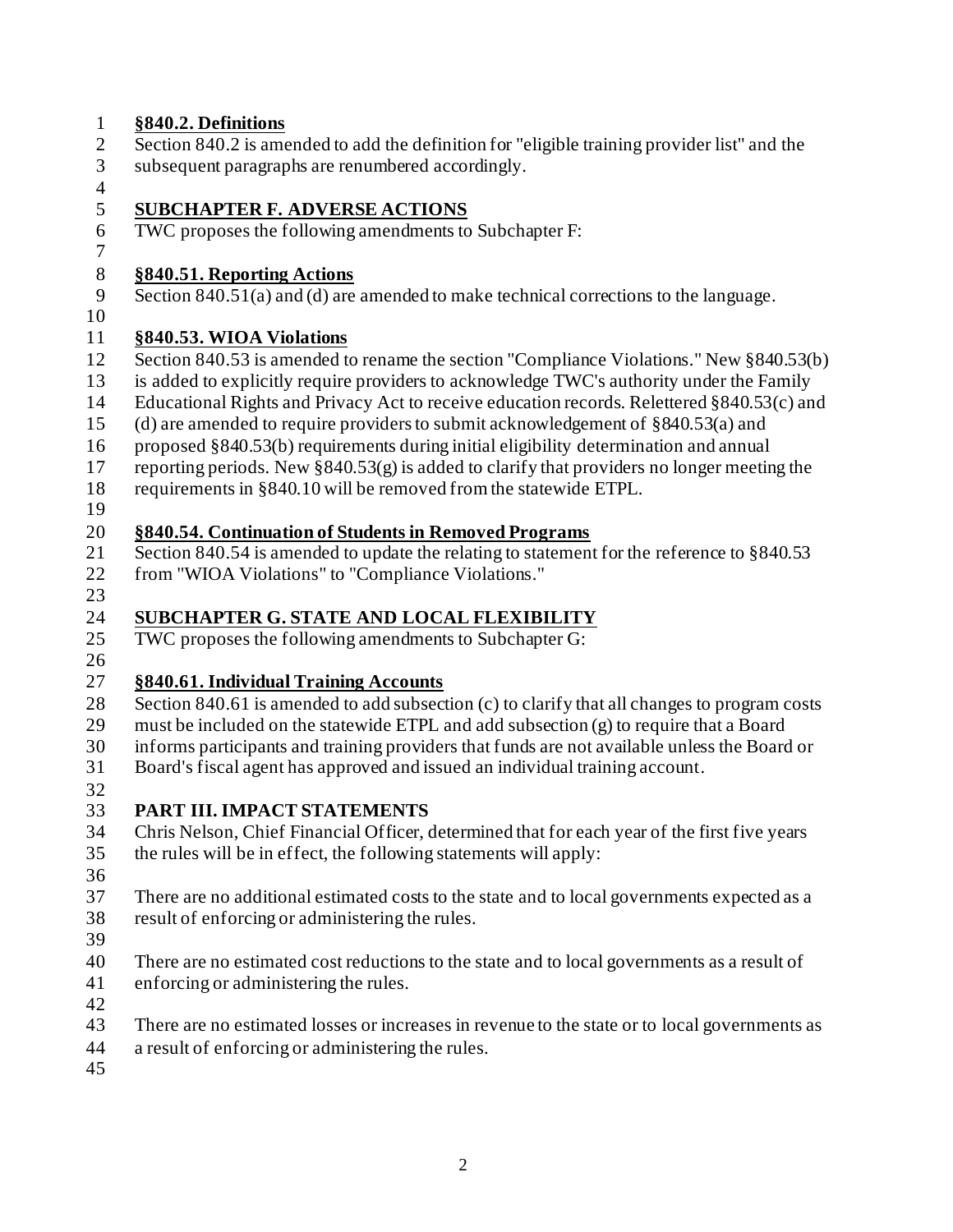- There are no foreseeable implications relating to costs or revenue of the state or local governments as a result of enforcing or administering the rules.
- 
- There are no anticipated economic costs to individuals required to comply with the rules.
- 

There is no anticipated adverse economic impact on small businesses, microbusinesses, or

- rural communities as a result of enforcing or administering the rules.
- 

Based on the analyses required by Texas Government Code, §2001.024, TWC determined

that the requirement to repeal or amend a rule, as required by Texas Government Code,

- 11 §2001.0045, does not apply to this rulemaking.
- 

Takings Impact Assessment

Under Texas Government Code, §2007.002(5), "taking" means a governmental action that

affects private real property, in whole or in part or temporarily or permanently, in a manner

- that requires the governmental entity to compensate the private real property owner as
- provided by the Fifth and Fourteenth Amendments to the US Constitution or the Texas
- Constitution, Article I, §17 or §19, or restricts or limits the owner's right to the property that
- would otherwise exist in the absence of the governmental action, and is the producing cause
- of a reduction of at least 25 percent in the market value of the affected private real property,
- determined by comparing the market value of the property as if the governmental action is
- 22 not in effect and the market value of the property determined as if the governmental action is
- in effect. TWC completed a Takings Impact Analysis for the proposed rulemaking action
- under Texas Government Code, §2007.043. The primary purpose of this proposed
- rulemaking action, as discussed elsewhere in this preamble, is to amend Chapter 840 to
- clarify licensure requirements for training providers and the role that a Board plays as the
- sole approval agent of training funds through individual training accounts.
- 

The proposed rulemaking action will not create any additional burden on private real

- property or affect private real property in a manner that would require compensation to
- private real property owners under the US Constitution or the Texas Constitution. The
- proposal also will not affect private real property in a manner that restricts or limits an
- owner's right to the property that would otherwise exist in the absence of the governmental
- action. Therefore, the proposed rulemaking will not cause a taking under Texas Government
- Code, Chapter 2007.
- 

# Government Growth Impact Statement

- TWC determined that during the first five years the rules will be in effect, they will not:
- -- create or eliminate a government program;
- -- require the creation or elimination of employee positions;
- -- require an increase or decrease in future legislative appropriations to TWC;
- -- require an increase or decrease in fees paid to TWC;
- -- create a new regulation;
- -- expand, limit, or eliminate an existing regulation;
- -- change the number of individuals subject to the rules; and
- -- positively or adversely affect the state's economy.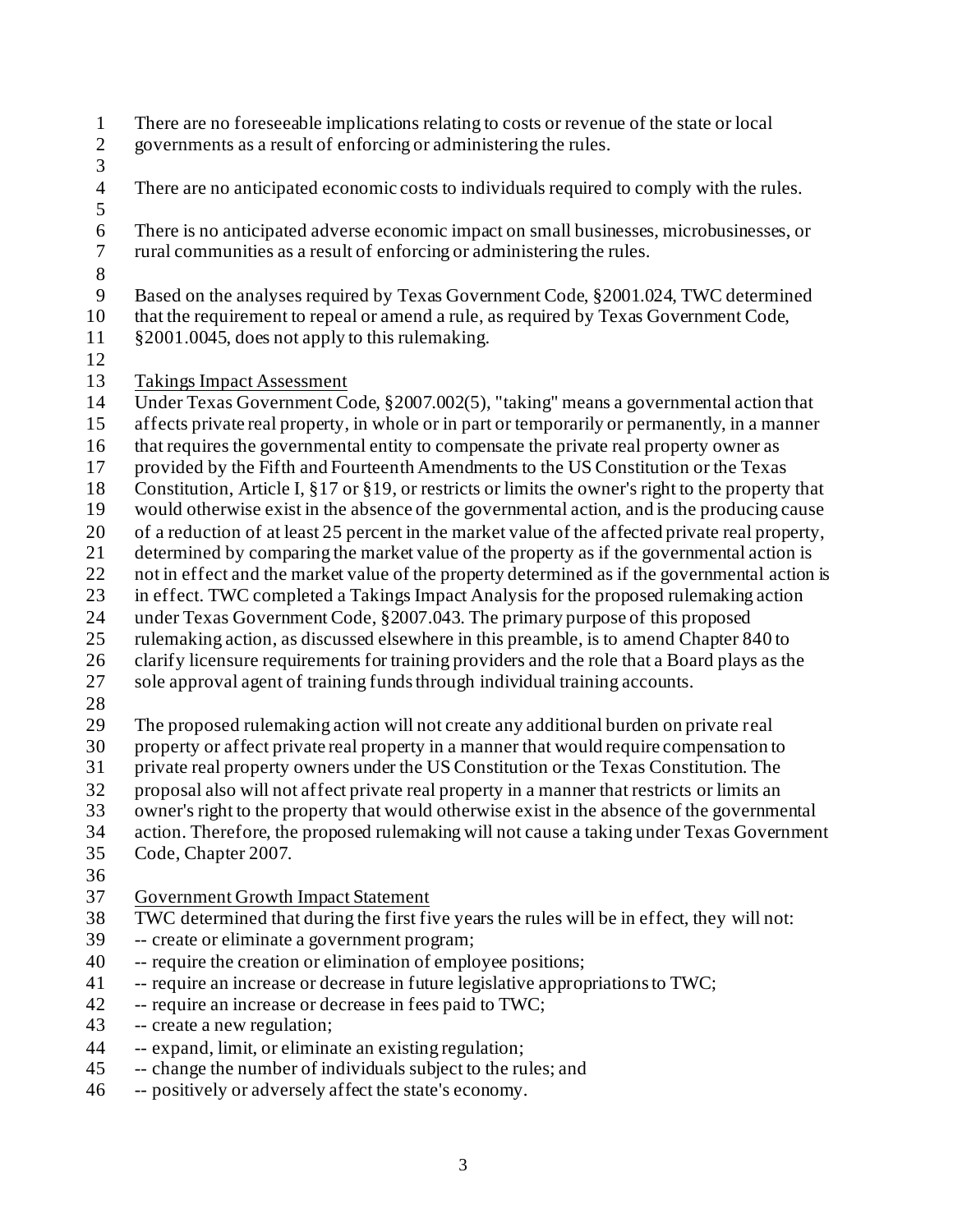- 1
- 2 Economic Impact Statement and Regulatory Flexibility Analysis
- 3 TWC determined that the rules will not have an adverse economic impact on small
- 4 businesses or rural communities, as the proposed rules place no requirements on small
- 5 businesses or rural communities.
- 6
- 7 8 Mariana Vega, Director, Labor Market Information, determined that there is not a significant negative impact upon employment conditions in the state as a result of the rules.
- 9
- 10 Courtney Arbour, Director, Workforce Development Division, determined that for each year
- 11 of the first five years the rules are in effect, the public benefit anticipated as a result of
- 12 enforcing the proposed rules will be to ensure the continued availability of workforce-
- 13 supported high-quality training programs while providing clear operational rules to
- 14 providers of training programs and their local Board partners.
- 15
- 16 17 TWC hereby certifies that the proposal has been reviewed by legal counsel and found to be within TWC's legal authority to adopt.
- 18

### 19 **PART IV. COORDINATION ACTIVITIES**

- 20 In the development of these rules for publication and public comment, TWC sought the
- 21 involvement of the Boards. TWC provided the policy concept regarding the rule
- 22 amendments to the Boards for consideration and review on December 7, 2021. TWC also
- 23 conducted a conference call with Board executive directors and Board staff on December
- 24 17, 2021, to discuss the policy concept. During the rulemaking process, TWC considered all
- 25 information gathered in order to develop rules that provide clear and concise direction to all
- 26 parties involved.
- 27

### 28 **PART V. PUBLIC COMMENT**

- 29 Comments on the proposed rules may be submitted to
- 30 [TWCPolicyComments@twc.texas.gov](mailto:TWCPolicyComments@twc.texas.gov) and must be received no later than April 25, 2022.
- 31

### 32 **PART VI. STATUTORY AUTHORITY**

- 33 The rules are proposed under Texas Labor Code, §301.0015 and §302.002(d), which provide
- 34 TWC with the authority to adopt, amend, or repeal such rules as it deems necessary for the
- 35 effective administration of TWC services and activities.
- 36
- 37 The rules implement the requirements set out in WIOA §§116, 122, and 134; 20 CFR Part
- 38 680, Subpart D; and 20 CFR §681.550.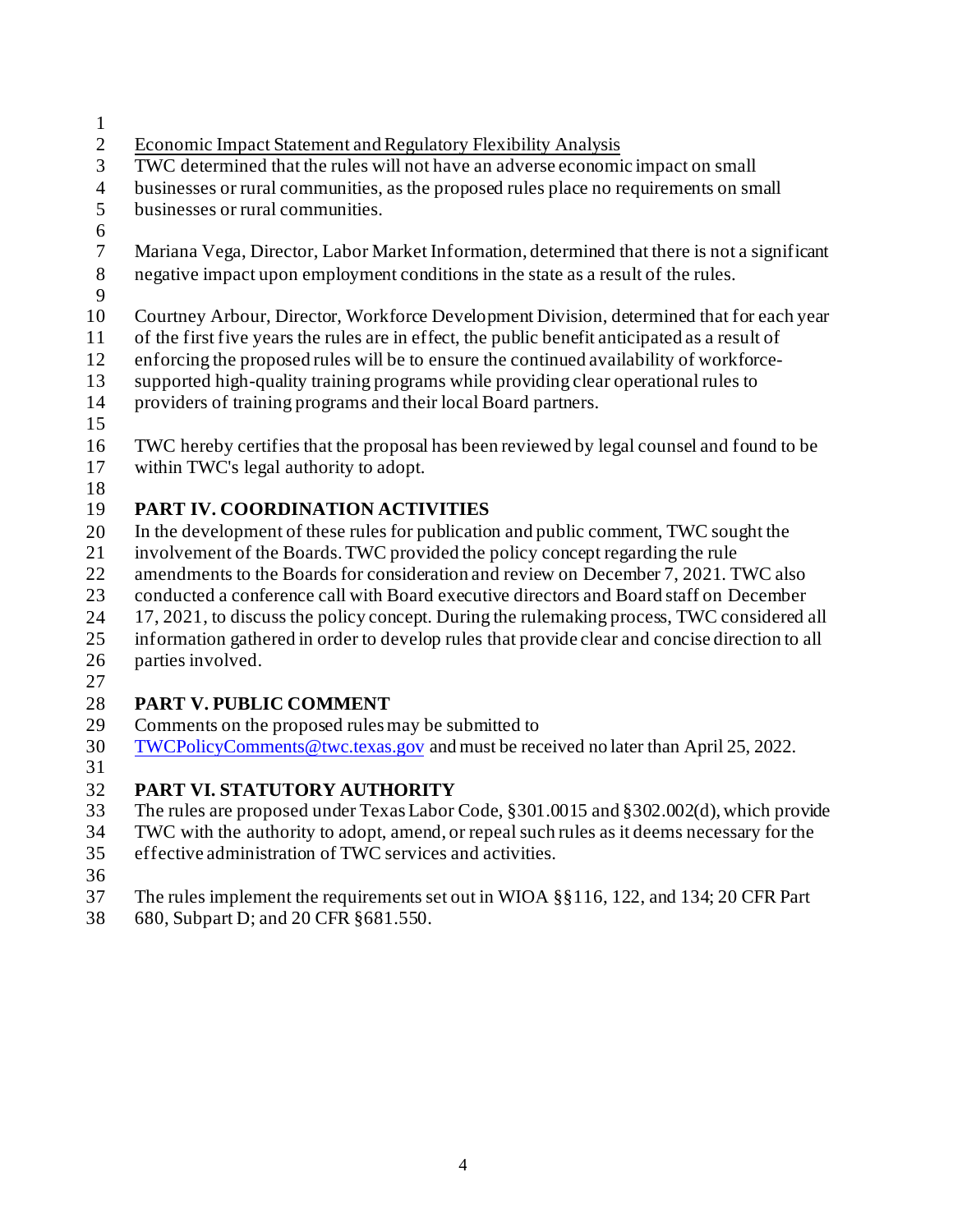| 1                                                 |                                                                                                                                                 |     | <b>CHAPTER 840. WIOA ELIGIBLE TRAINING PROVIDERS</b>                                                                                                                                                                                                                                                                                                                                                                                                                                                                                                          |  |
|---------------------------------------------------|-------------------------------------------------------------------------------------------------------------------------------------------------|-----|---------------------------------------------------------------------------------------------------------------------------------------------------------------------------------------------------------------------------------------------------------------------------------------------------------------------------------------------------------------------------------------------------------------------------------------------------------------------------------------------------------------------------------------------------------------|--|
| $\boldsymbol{2}$<br>3                             | <b>SUBCHAPTER A. GENERAL PROVISIONS</b>                                                                                                         |     |                                                                                                                                                                                                                                                                                                                                                                                                                                                                                                                                                               |  |
| $\overline{4}$<br>5                               | §840.2. Definitions.                                                                                                                            |     |                                                                                                                                                                                                                                                                                                                                                                                                                                                                                                                                                               |  |
| 6<br>7<br>8                                       | The following words and terms, when used in this chapter, shall have the following<br>meanings, unless the context clearly indicates otherwise. |     |                                                                                                                                                                                                                                                                                                                                                                                                                                                                                                                                                               |  |
| 9<br>10<br>11<br>12<br>13<br>14<br>15<br>16<br>17 | (1)                                                                                                                                             |     | Address of record--In addition to the mailing address contained in the<br>application for approval, each provider shall establish an email address of<br>record, with the format of the address to be<br>"ProviderName.Director@xdomain." This email address of record must<br>consistently include a minimum of two current recipients. Providers<br>currently licensed with TWC's Career Schools and Colleges (CSC)<br>program must use their CSC-approved email of record.                                                                                 |  |
| 18<br>19<br>20<br>21<br>22<br>23<br>24<br>25      | (2)                                                                                                                                             |     | Agency--The unit of state government established under Texas Labor<br>Code, Chapter 301, that is presided over by the Commission and<br>administered by the executive director to operate the integrated workforce<br>development system and administer the unemployment compensation<br>insurance program in this state as established under the Texas<br>Unemployment Compensation Act, Texas Labor Code Annotated, Title 4,<br>Subtitle A, as amended. The definition of Agency shall apply to all uses of<br>the term in rules contained in this chapter. |  |
| 26<br>27<br>28<br>29<br>30<br>31<br>32            | (3)                                                                                                                                             |     | Community-Based Community Based Organization--As defined in WIOA<br>§3(10), a private nonprofit organization (which may include a faith-based<br>organization), that is representative of a community or a significant<br>segment of a community and that has demonstrated expertise and<br>effectiveness in the field of workforce development.                                                                                                                                                                                                              |  |
| 33<br>34<br>35<br>36<br>37                        | (4)                                                                                                                                             | (A) | Customized Training--As defined in WIOA §3(14), means training:<br>that is designed to meet the specific requirements of an employer<br>(including a group of employers);                                                                                                                                                                                                                                                                                                                                                                                     |  |
| 38<br>39<br>40                                    |                                                                                                                                                 | (B) | that is conducted with a commitment by the employer to employ an<br>individual upon successful completion of the training; and                                                                                                                                                                                                                                                                                                                                                                                                                                |  |
| 41<br>42<br>43<br>44<br>45<br>46                  |                                                                                                                                                 | (C) | for which the employer pays:<br>a significant portion of the cost of training, as determined by<br>(i)<br>the local Board, taking into account the size of the employer<br>and such other factors that the local Board determines to be<br>appropriate, which may include the number of employees                                                                                                                                                                                                                                                             |  |

 $\mathsf I$ 

 $\begin{array}{c} \hline \end{array}$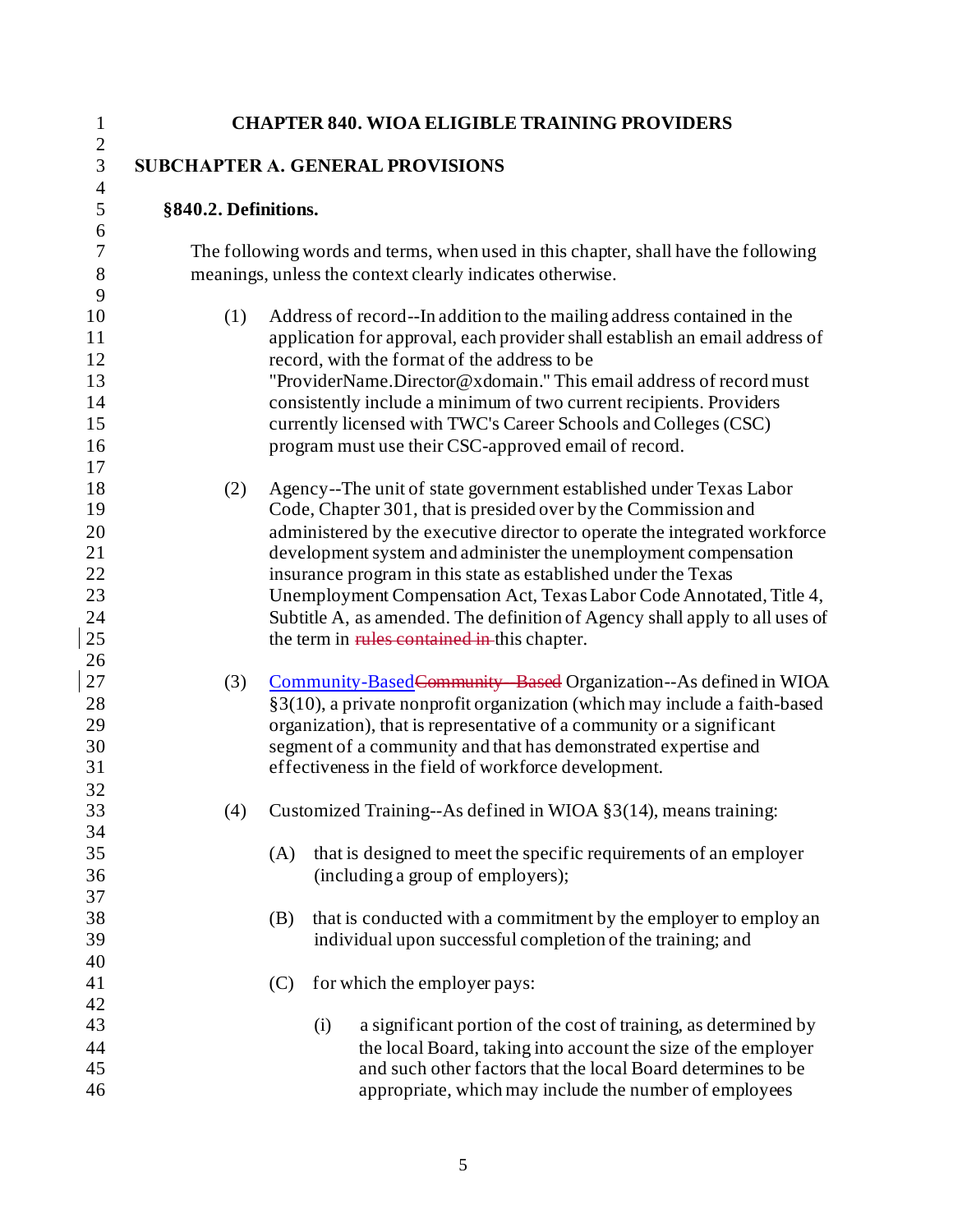| $\mathbf{1}$<br>$\overline{c}$ | participating in training, wage, and benefit levels of those<br>employees (at present and anticipated upon completion of the                   |
|--------------------------------|------------------------------------------------------------------------------------------------------------------------------------------------|
| 3                              | training), relation of the training to the competitiveness of a                                                                                |
| $\overline{4}$                 | participant, and other employer-provided training and                                                                                          |
| 5                              | advancement opportunities; and                                                                                                                 |
| 6                              |                                                                                                                                                |
| 7                              | in the case of customized training (as defined in<br>(ii)                                                                                      |
| 8                              | subparagraphs $(A)$ and $(B)$ of this paragraph) involving an                                                                                  |
| 9                              | employer located in multiple local areas in the state, a                                                                                       |
| 10                             | significant portion of the cost of the training, as determined by                                                                              |
| 11                             | the Commission, taking into account the size of the employer                                                                                   |
| 12                             | and such other factors that the Commission determines to be                                                                                    |
| 13                             | appropriate.                                                                                                                                   |
| 14<br>15                       |                                                                                                                                                |
|                                | Eligible Training Provider (ETP)--A training provider as defined by this<br>(5)                                                                |
| 16<br>17                       | chapter with one or more programs included on the statewide ETPL.                                                                              |
| 18                             | (6)                                                                                                                                            |
| 19                             | Eligible Training Provider List (ETPL)--The statewide list of ETPs that<br>may receive funds through individual training accounts for training |
| 20                             | services at the discretion of Boards and as defined by this chapter.                                                                           |
| 21                             |                                                                                                                                                |
| 22                             | $(7)(6)$ Individual Training Account (ITA)--Payment agreement established by                                                                   |
| 23                             | a local Board on behalf of a participant with a training provider. ITAs may                                                                    |
| 24                             | be used only to pay for a training program included on the statewide                                                                           |
| 25                             | ETPL, except where an out-of-state program is approved by the Board in                                                                         |
| 26                             | accordance with §840.53 of this chapter (relating to Compliance WIOA                                                                           |
| 27                             | Violations).                                                                                                                                   |
| 28                             |                                                                                                                                                |
| 29                             | LWDA--Local Workforce Development Area (workforce area)<br>$(8)$ (7)                                                                           |
| 30                             | designated by the governor as provided in Texas Government Code,                                                                               |
| 31                             | §2308.252.                                                                                                                                     |
| 32                             |                                                                                                                                                |
| 33                             | (9)(8) LWDB--Local Workforce Development Board (Board) created                                                                                 |
| 34                             | pursuant to Texas Government Code, §2308.253, and certified by the                                                                             |
| 35                             | governor pursuant to Texas Government Code, §2308.261.                                                                                         |
| 36                             |                                                                                                                                                |
| 37                             | $(10)(9)$ On-the-Job Training (OJT)--As defined by WIOA §3(44), a training by                                                                  |
| 38                             | an employer that is provided to a paid participant while engaged in                                                                            |
| 39                             | productive work in a job that:                                                                                                                 |
| 40                             |                                                                                                                                                |
| 41                             | provides knowledge or skills essential to the full and adequate<br>(A)                                                                         |
| 42                             | performance of the job;                                                                                                                        |
| 43                             |                                                                                                                                                |
| 44                             | is made available through a program that provides the employer with<br>(B)                                                                     |
| 45                             | partial reimbursement of the wage rate of the participant for the                                                                              |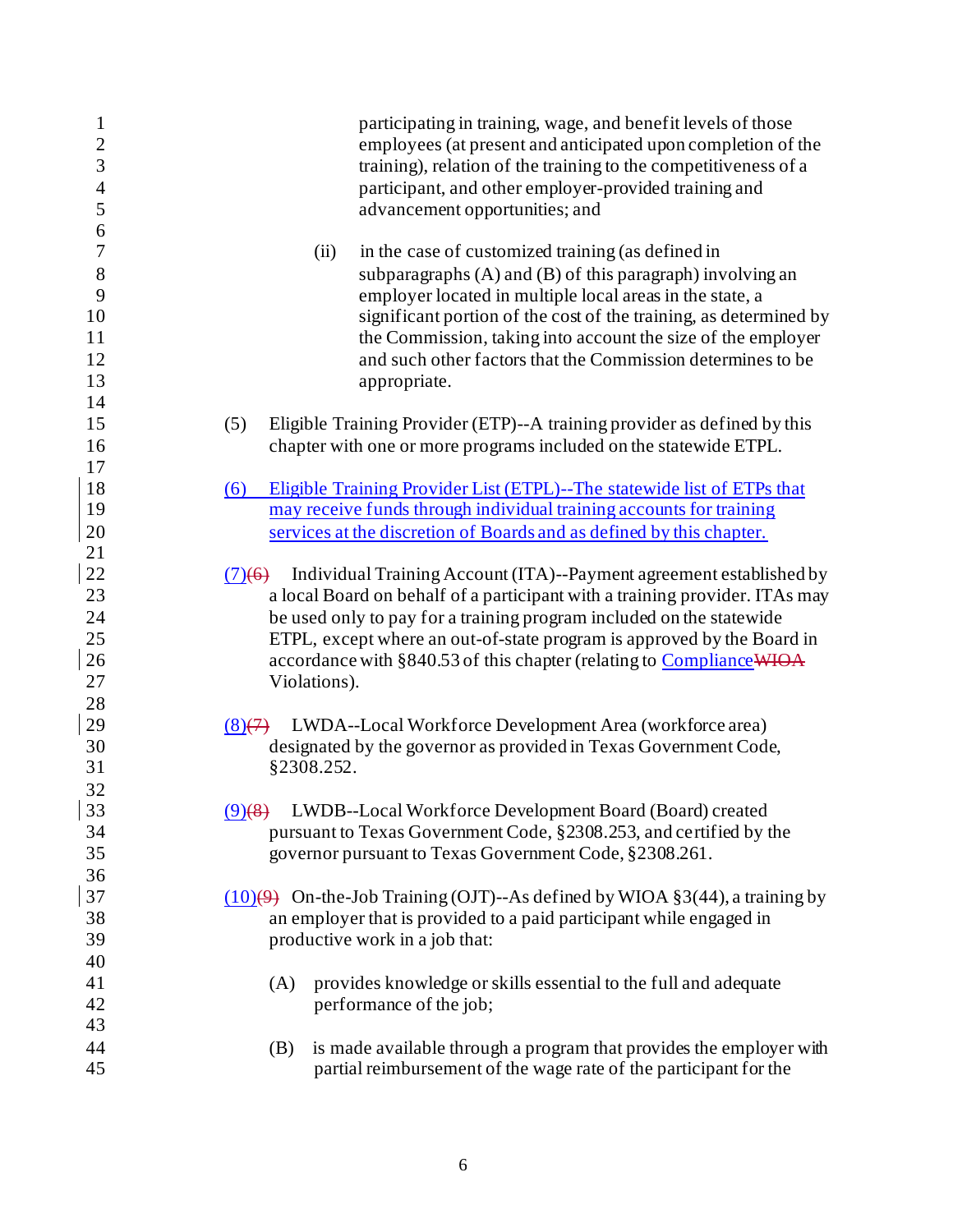| $\mathbf{1}$                               |     |       | extraordinary costs of providing the training and additional                                                                                                                                                                                                             |
|--------------------------------------------|-----|-------|--------------------------------------------------------------------------------------------------------------------------------------------------------------------------------------------------------------------------------------------------------------------------|
| $\overline{c}$<br>3                        |     |       | supervision related to the training; and                                                                                                                                                                                                                                 |
| $\overline{4}$<br>5<br>6<br>$\overline{7}$ | (C) |       | is limited in duration as appropriate to the occupation for which the<br>participant is being trained, taking into account the content of the<br>training, the prior work experience of the participant, and the service<br>strategy of the participant, as appropriate. |
| 8<br>9<br>10                               |     |       | $(11)(40)$ Target Occupations--As determined by LWDA, include:                                                                                                                                                                                                           |
| 11<br>12                                   | (A) |       | occupations that:                                                                                                                                                                                                                                                        |
| 13<br>14                                   |     | (i)   | are in-demand, as defined by WIOA $\S3(23)$ ;                                                                                                                                                                                                                            |
| 15<br>16                                   |     | (ii)  | have a dedicated training component; and                                                                                                                                                                                                                                 |
| 17<br>18<br>19                             |     | (iii) | provide wages that meet self-sufficiency requirements in the<br>LWDA; or                                                                                                                                                                                                 |
| 20<br>21<br>22                             | (B) |       | occupations that are included in career pathway leading to an<br>occupation described in subparagraph (A) of this paragraph.                                                                                                                                             |
| 23                                         |     |       | $(12)(11)$ Training Provider--As set out in WIOA §122(a)(2), provides a                                                                                                                                                                                                  |
| 24<br>25                                   |     |       | program containing one or more training services, as defined by this<br>chapter, and must be one of the following entities:                                                                                                                                              |
| 26<br>27                                   | (A) |       | an institution of higher education that provides a program that leads                                                                                                                                                                                                    |
| 28<br>29                                   |     |       | to a recognized postsecondary credential;                                                                                                                                                                                                                                |
| 30<br>31<br>32                             | (B) |       | an entity that carries out programs registered under the Act of<br>August 16, 1937 (commonly known as the "National Apprenticeship<br>Act"; 50 Stat. 664, Chapterehapter 663; 29 USC § 50 et seq.); or                                                                   |
| 33<br>34<br>35                             | (C) |       | another public or private provider of a program of training services,<br>which may include:                                                                                                                                                                              |
| 36<br>37<br>38                             |     | (i)   | community-based organizations;                                                                                                                                                                                                                                           |
| 39<br>40                                   |     | (ii)  | joint labor-management organizations; and                                                                                                                                                                                                                                |
| 41<br>42<br>43                             |     | (iii) | eligible providers of adult education and literacy activities<br>under WIOA Title II, if such activities are provided in<br>combination with occupational skills training.                                                                                               |
| 44<br>45<br>46                             |     |       | $(13)(12)$ Training Services--As provided in WIOA §134(c)(3)(D), may include:                                                                                                                                                                                            |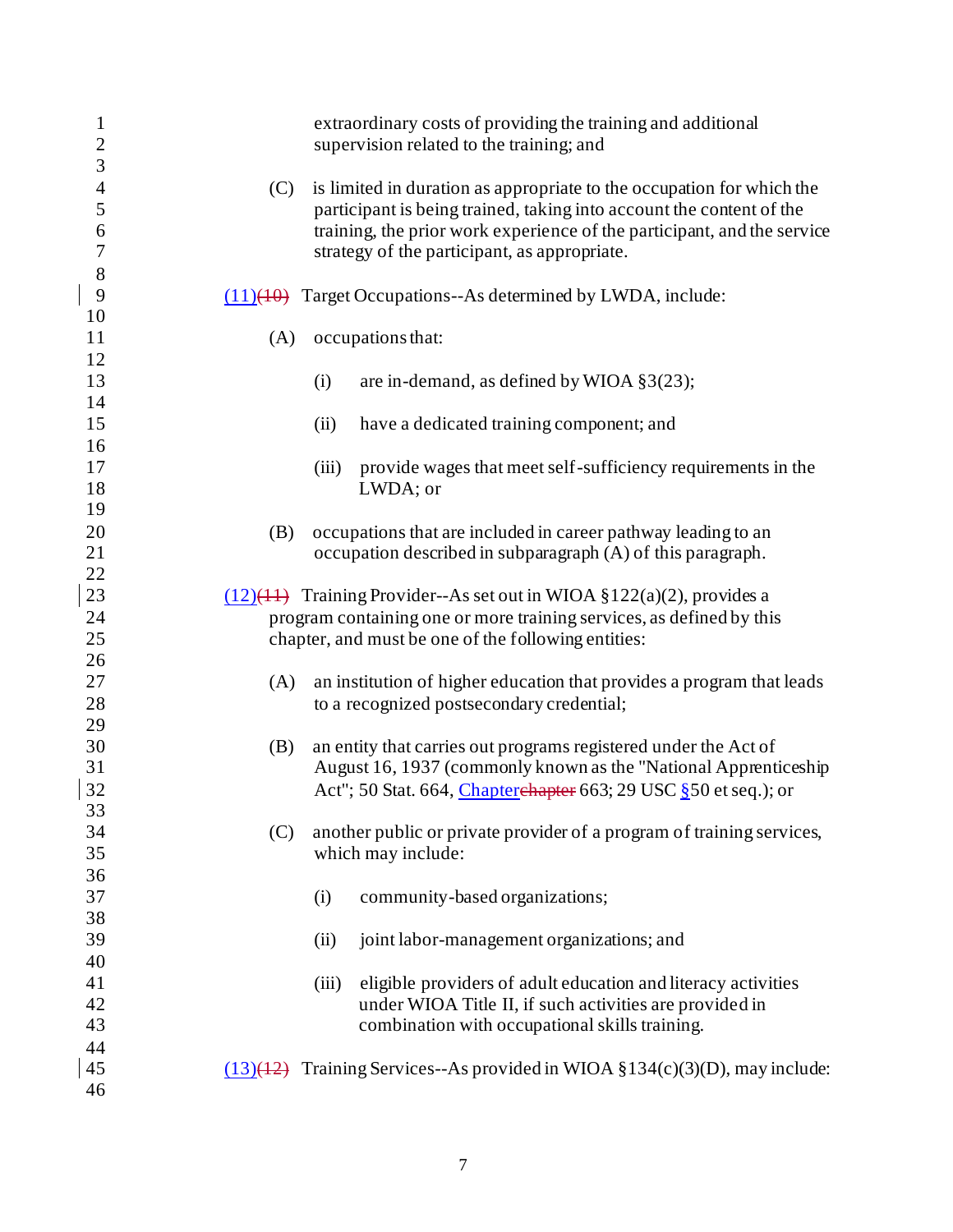| $\mathbf{1}$<br>$\overline{2}$ | (A)                                  | occupational skills training, including training for nontraditional<br>employment;                                                                          |
|--------------------------------|--------------------------------------|-------------------------------------------------------------------------------------------------------------------------------------------------------------|
| 3                              |                                      |                                                                                                                                                             |
| $\overline{4}$                 | (B)                                  | OJT;                                                                                                                                                        |
| 5                              |                                      |                                                                                                                                                             |
| 6                              | (C)                                  | incumbent worker training;                                                                                                                                  |
| $\sqrt{ }$                     |                                      |                                                                                                                                                             |
| $\,8\,$                        | (D)                                  | programs that combine workplace training with related instruction,                                                                                          |
| 9                              |                                      | which may include cooperative education programs;                                                                                                           |
| 10                             |                                      |                                                                                                                                                             |
| 11                             | (E)                                  | training programs operated by the private sector;                                                                                                           |
| 12                             |                                      |                                                                                                                                                             |
| 13<br>14                       | (F)                                  | skill upgrading and retraining;                                                                                                                             |
| 15                             | (G)                                  | entrepreneurial training;                                                                                                                                   |
| 16                             |                                      |                                                                                                                                                             |
| 17                             | (H)                                  | transitional jobs;                                                                                                                                          |
| 18                             |                                      |                                                                                                                                                             |
| 19                             | (I)                                  | job readiness training provided in combination with any services                                                                                            |
| 20                             |                                      | described in subparagraphs $(A) - (H)$ of this paragraph;                                                                                                   |
| 21                             |                                      |                                                                                                                                                             |
| 22                             | (J)                                  | adult education and literacy activities, including activities of English                                                                                    |
| 23                             |                                      | language acquisition and integrated education and training                                                                                                  |
| 24                             |                                      | programs, provided concurrently or in combination with any                                                                                                  |
| 25                             |                                      | services described in subparagraphs $(A) - (H)$ of this paragraph;                                                                                          |
| 26                             |                                      |                                                                                                                                                             |
| 27                             | (K)                                  | customized training conducted with a commitment by an employer                                                                                              |
| 28                             |                                      | or group of employers to employ an individual upon successful                                                                                               |
| 29                             |                                      | completion of the training.                                                                                                                                 |
| 30                             |                                      |                                                                                                                                                             |
| 31                             |                                      | $(14)(13)$ WIOA--Workforce Innovation and Opportunity Act, PL 113 - 128, 29                                                                                 |
| 32                             |                                      | USCA §3101, et seq., enacted July 22, 2014.                                                                                                                 |
| 33                             |                                      |                                                                                                                                                             |
| 34                             | <b>SUBCHAPTER F. ADVERSE ACTIONS</b> |                                                                                                                                                             |
| 35                             |                                      |                                                                                                                                                             |
| 36                             | §840.51. Reporting Actions.          |                                                                                                                                                             |
| 37                             |                                      |                                                                                                                                                             |
| 38<br>39                       | (a)                                  | Failure to submit required annual reporting information, including performance<br>outcomes, in accordance with within Agency-determined timelinestime lines |
| 40                             |                                      | shall result in removal of affected programs from the statewide ETPL for not                                                                                |
| 41                             | less than two years.                 |                                                                                                                                                             |
| 42                             |                                      |                                                                                                                                                             |
| 43                             |                                      | (b) Failure to submit information for any individual program shall result in the                                                                            |
| 44                             |                                      | removal of such program.                                                                                                                                    |
| 45                             |                                      |                                                                                                                                                             |
|                                |                                      |                                                                                                                                                             |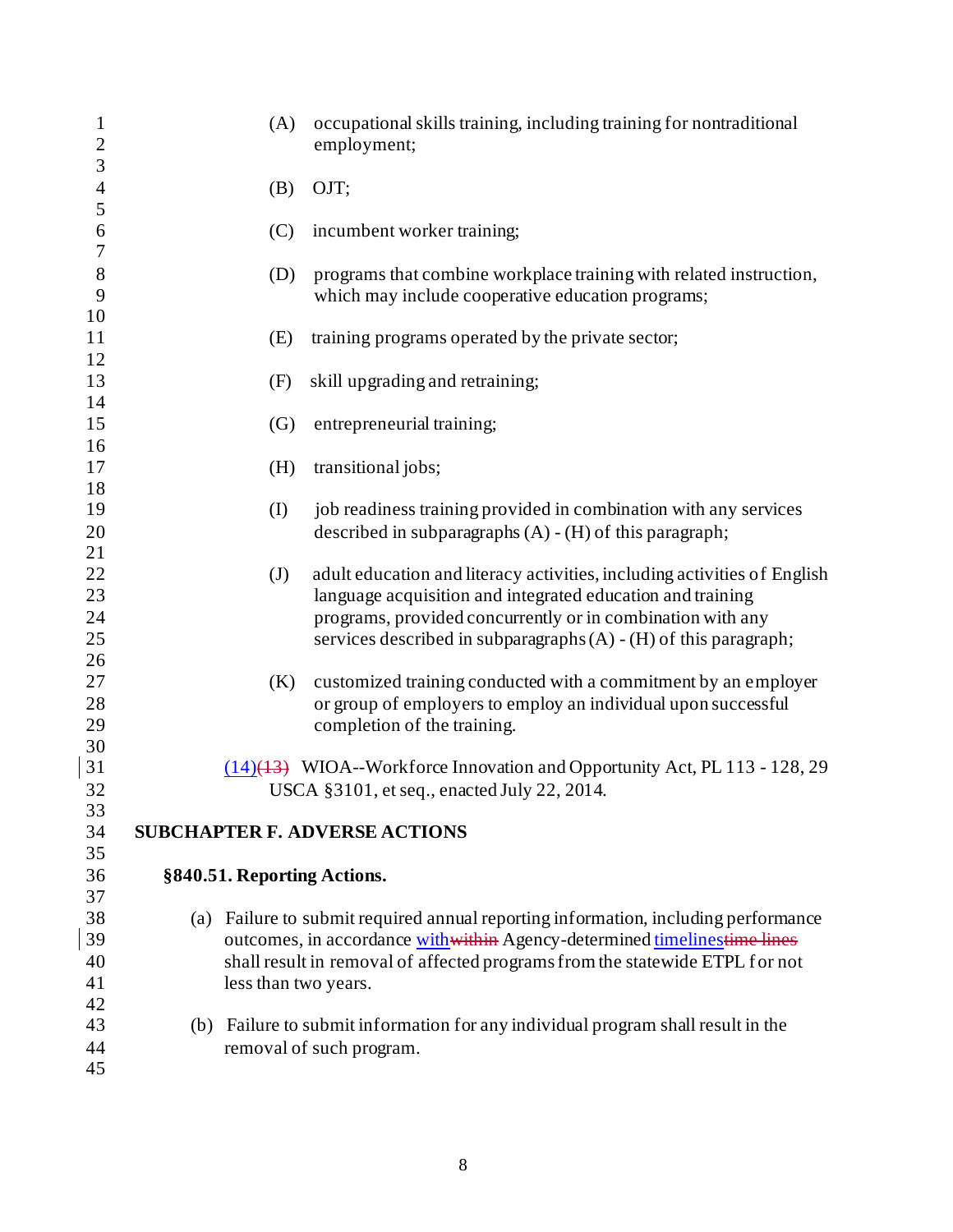| $\mathbf{1}$<br>$\overline{c}$ |     | (c) Removal shall occur following the end of the reporting period, as determined by<br>the Agency. |
|--------------------------------|-----|----------------------------------------------------------------------------------------------------|
| 3                              |     |                                                                                                    |
| $\overline{4}$                 |     | (d) Registered Apprenticeship Programs RAPs shall be exempt from actions taken                     |
| 5                              |     | under this section.                                                                                |
| 6                              |     |                                                                                                    |
| $\sqrt{ }$                     |     | §840.53. Compliance WIOA Violations.                                                               |
| $8\,$                          |     |                                                                                                    |
| 9                              | (a) | Training providers shall comply with all nondiscrimination protections included                    |
| 10                             |     | in WIOA §188.                                                                                      |
| 11                             |     |                                                                                                    |
| 12                             |     | (b) Training providers shall designate the Agency as an authorized representative                  |
| 13                             |     | under the Family Educational Rights and Privacy Act regarding the disclosure of                    |
| 14                             |     | education records to be used for audit and/or evaluation purposes and for                          |
| 15                             |     | performance reporting and program evaluation under WIOA and in accordance                          |
| 16                             |     | with 34 Code of Federal Regulations, Part 99.                                                      |
| 17                             |     |                                                                                                    |
| 18                             |     | $(c)(b)$ The Agency shall require providers to submit an acknowledgment of                         |
| 19                             |     | compliance requirements, addressed in subsections subsection (a) and (b) of this                   |
| 20                             |     | section, at initial eligibility determination in electronic format, or by such other               |
| 21                             |     | means determined by the Agency.                                                                    |
| 22                             |     |                                                                                                    |
| 23                             |     | $(d)$ (e) The Agency shall require providers to submit an acknowledgment of                        |
| 24                             |     | compliance requirements, addressed in subsections subsection (a) and (b) of this                   |
| 25                             |     | section, during annual report submission in electronic format or by such other                     |
| 26                             |     | means determined by the Agency.                                                                    |
| 27                             |     |                                                                                                    |
| 28                             |     | $(e)(d)$ A local Board or the Agency may determine if a provider has violated any                  |
| 29                             |     | protection provided by WIOA §188. If such determination is made, the provider                      |
| 30                             |     | will be considered to have substantially violated the rules of this chapter.                       |
| 31                             |     |                                                                                                    |
| 32                             |     | $(f)(e)$ Providers determined to have substantially violated the rules of this chapter             |
| 33                             |     | shall have their programs removed from the statewide ETPL immediately.                             |
| 34                             |     | Removal for such violation shall be for not less than two years.                                   |
| 35                             |     |                                                                                                    |
| 36                             |     | (g) Providers that are no longer licensed in accordance with $§ 840.10$ of this chapter            |
| 37                             |     | (relating to Appropriate Licensure) shall have their programs immediately                          |
| 38                             |     | removed from the statewide ETPL.                                                                   |
| 39                             |     |                                                                                                    |
| 40                             |     | $(h)$ The Agency may require providers that have been determined to have                           |
| 41                             |     | violated the rules of this chapter to repay any funds provided under this chapter                  |
| 42                             |     | during the period of such violation.                                                               |
| 43                             |     |                                                                                                    |
| 44                             |     | §840.54. Continuation of Students in Removed Programs.                                             |
| 45                             |     |                                                                                                    |